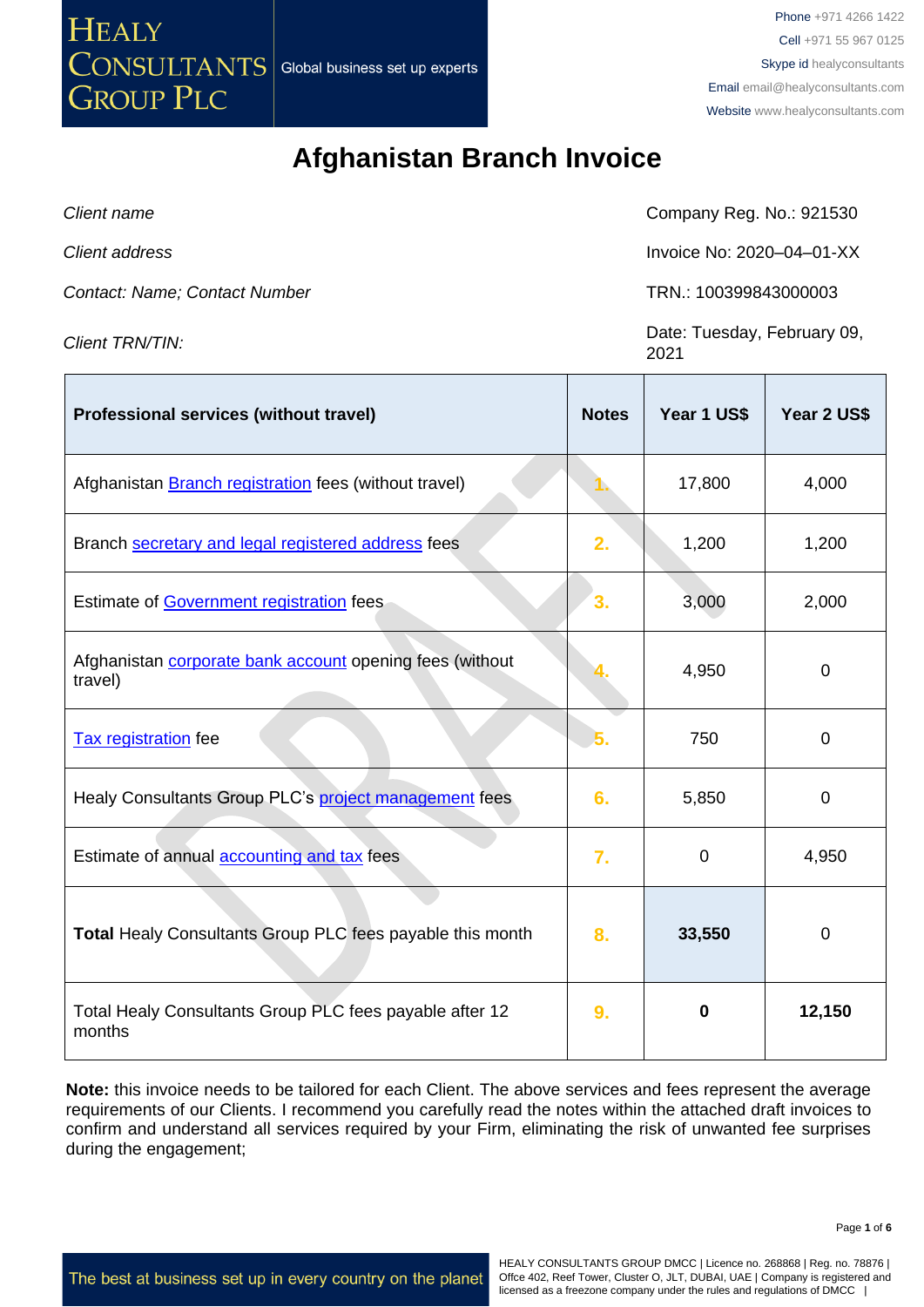# **Afghanistan Branch Invoice**

#### *Notes to invoice above*

**GROUP PLC** 

 $\sqrt{\text{CONSULTANTS}}$  Global business set up experts

**HEALY** 

**1.** Healy Consultants Group PLC fees to efficiently and effectively complete Afghanistan Branch registration within [seven weeks \(click link\)](http://www.healyconsultants.com/afghanistan-company-registration/fees-timelines/#timelines) by **i)** reserving the branch name wit[h Afghanistan Central Business Registry](https://investinafghanistan.af/about-aisa/) (ACBR) ; **ii)** settling our accountant and lawyer fees; and **iii)** preparing a high quality branch registration application for ACBR and **iv)** choosing and securing the optimum regulatory license from the [Afghanistan](http://www.aisa.org.af/en)  [Investment Support Agency](http://www.aisa.org.af/en) (AISA);

All [engagement fees](http://www.healyconsultants.com/company-registration-fees/) (click link) are agreed and paid up front and agree to the fees published on our country web pages. Consequently, there are no hidden fees, surprises or ambushes throughout the engagement. All engagement deadlines are agreed up front in the form of a [detailed project plan,](http://www.healyconsultants.com/index-important-links/example-project-plan/) mapping out [deliverables](http://www.healyconsultants.com/deliverables-to-our-clients/) by week throughout the engagement term;



Phone +971 4266 1422 Cell +971 55 967 0125 Skype id healyconsultants

Email [email@healyconsultants.com](mailto:EMAIL@HEALYCONSULTANTS.COM) Website [www.healyconsultants.com](http://www.healyconsultants.com/)

Every week during the engagement, Healy Consultants Group PLC will email our Client a [detailed status](http://www.healyconsultants.com/index-important-links/weekly-engagement-status-email/)  [update.](http://www.healyconsultants.com/index-important-links/weekly-engagement-status-email/) Our Client is immediately informed of engagement problems together with solutions. Your dedicated engagement manager is reachable by phone, Skype, live chat and email and will communicate in your preferred language;

**2.** In accordance with the [Corporations and Limited Liability Companies Law,](https://afghaneconomics.com/law/1/Corporation%20and%20Limited%20Liability%20Law.pdf) each Afghanistan Branch must appoint a company secretary, who may be a natural person or a body corporate, but the branch secretary must be resident in the country. Healy Consultants Group PLC will be the legal Afghanistan Company Secretary and our annual responsibilities include **i)** preparing and filing the legal annual return **ii)** securely maintaining Branch records; **iii)** liaising with the government on our Client's behalf; **iv)** legal filing of changes of Branch structure; and **v)** reminding our Client of statutory deadlines;

In accordance with the [Corporations and Limited Liability Companies Law,](https://afghaneconomics.com/law/1/Corporation%20and%20Limited%20Liability%20Law.pdf) each Afghanistan Branch shall as from the date of its registration have a legal registered office in the country, to which all official Government communications and notices may be addressed. To comply with this statutory requirement, Healy Consultants Group PLC's Afghanistan business office will be the registered office address for your branch. Thereafter, this address will be used to receive government correspondence including **i)** tax letters; **ii)** notice of the legal annual return; and **iii)** all government communications. Most of our Clients wish to place [Healy Consultants Group PLC's office address](http://www.healyconsultants.com/corporate-outsourcing-services/company-secretary-and-legal-registered-office/) on invoices, contracts, websites and business cards

- **3.** This fee is an estimate of Government costs to complete your Firm's engagement. All Government fee payments will be supported by original receipts and invoices. Examples of Governments costs include **i)**  reserving the [branch](http://www.acbr.gov.af/application.html) name with the ACBR **ii)** obtaining a license from the [AISA a](https://investinafghanistan.af/about-aisa/)nd **iii)** filing the branch registration forms. Following engagement completion, Healy Consultants Group PLC will refund our Client any excess of funds received over actual Government costs paid;
- **4.** Healy Consultants Group PLC will secure multi-currency corporate bank account numbers for our Client's Afghanistan company/branch office. It will take on average *two months* to secure corporate bank account numbers from the moment a complete quality corporate bank account opening application is submitted to the banks. In most cases, we can secure corporate bank account numbers without our Client's travel to the bank's branch. When travel is unavoidable, we will refund US\$950.

This is the most challenging part of the engagement. Consequently, we apply our *quaranteed bank account* [approval or your money back](https://www.healyconsultants.com/corporate-banking-services/guaranteed-corporate-bank-account-approvals/) policy. To maximize the probability of successful multi-currency corporate bank account approvals Healy Consultants Group PLC will:

prepare a quality business plan, including expected inflow and outflow of funds for the first 12 months.

Page **2** of **6**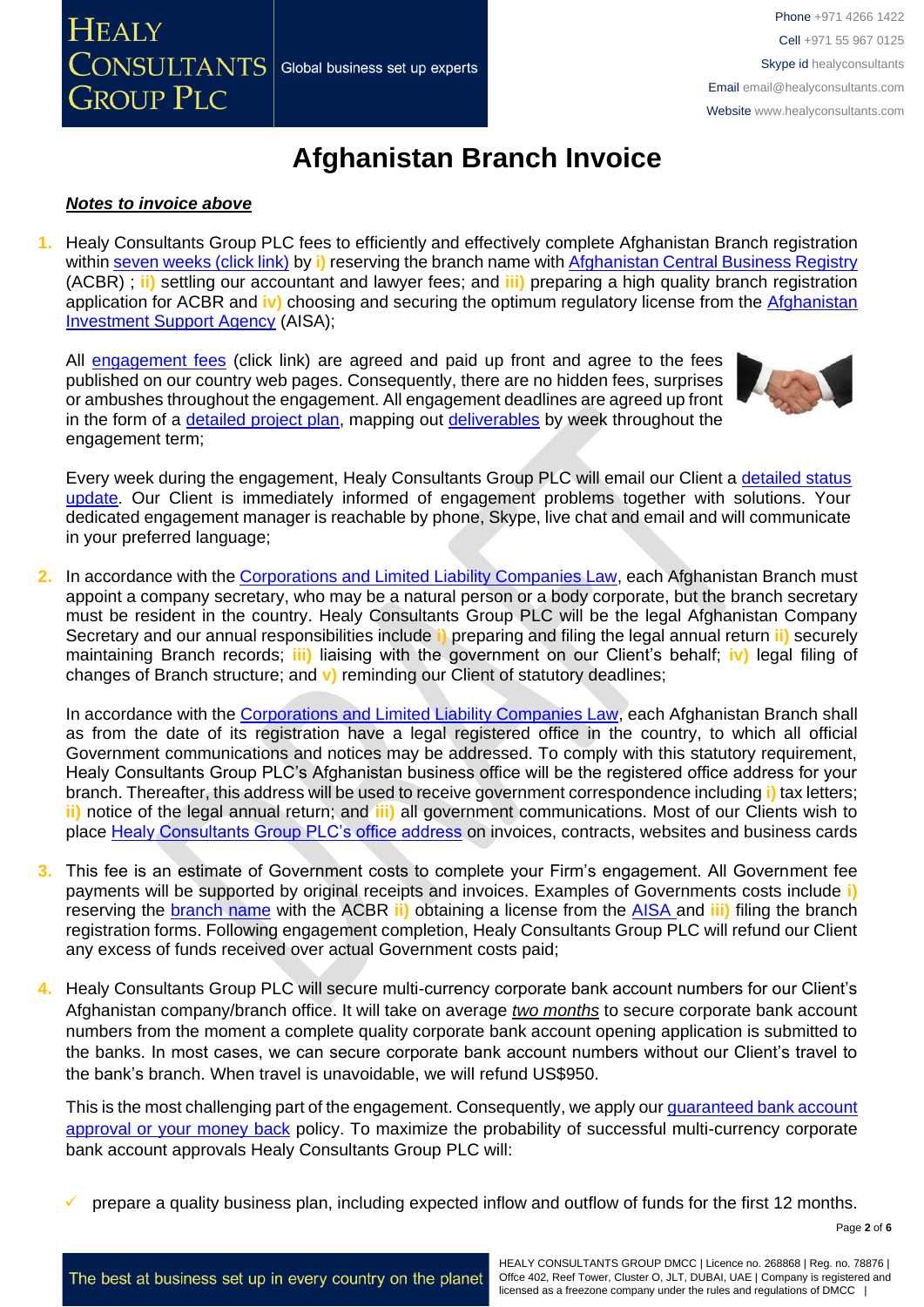**HEALY** 

**GROUP PLC** 



# **Afghanistan Branch Invoice**

- contact multiple banks to secure their written confirmation, welcoming a formal application from our Client's business.
- negotiate and aggressively follow up with the bank relationship managers to ensure a timely corporate bank account approval.

To minimize engagement surprises and align all parties' expectations, I recommend you read [this web](https://www.healyconsultants.com/multi-currency-corporate-bank-account/)  [page,](https://www.healyconsultants.com/multi-currency-corporate-bank-account/) particularly the due diligence documentation section;

- **5.** In accordance with the [Afghanistan Revenue Department guidelines,](http://www.trade.gov/static/AF_Tax_Guide18.pdf) all commercial entities must secure a tax identification number (TIN);
- **6.** Healy Consultants Group PLC project management fees relate to time and resources dedicated to:
	- **a.** thoroughly research and plan Afghanistan branch office set up for our Client;
	- **b.** devising strategies to **i)** minimise the total engagement period and **ii)** complete the engagement without our Client travelling
	- **c.** agreeing the optimum corporate structure with our Client;
	- **d.** submitting a high-quality branch office establishment application to the [Afghanistan Central](https://investinafghanistan.af/about-aisa/) [Business Registry;](https://investinafghanistan.af/about-aisa/)
	- **e.** collating and supervising the legalisation and attestation and translation of Client documents;
	- **f.** weekly detailed engagement [status updates](http://www.healyconsultants.com/index-important-links/weekly-engagement-status-email/) to our Client and weekly conference calls;
	- **g.** payment of retainer fees to multiple local lawyers and accountants;
	- **h.** ensuring our Client complies with local regulations and legally owns and controls the new entity;
	- **i.** ascertain the specific accounting, tax, legal and compliance considerations;
	- **j.** finding solutions to [challenges that occur](http://www.healyconsultants.com/engagement-project-management/) throughout the engagement;
	- **k.** determining the local and international tax obligations of the new entity, including payroll taxes, withholding tax and sales taxes.
- **7.** For an active trading branch, these **accounting and tax** fees are an estimate of Healy Consultants Group PLC fees to efficiently and effectively discharge your annual Branch accounting and tax obligations. Following receipt of a set of draft accounting numbers from your branch, Healy Consultants Group PLC will more accurately advise accounting and tax fees. For a dormant entity, Healy Consultants Group PLC's fees are only US\$950;



**8.** All fees quoted in this invoice correspond to fees quoted [on Healy Consultants Group PLC's website.](http://www.healyconsultants.com/company-registration-fees/) Please review this invoice carefully to identify errors. During the rush of the business day, it is possible that Healy Consultants Group PLC inadvertently made fee calculation errors, typing errors or omitted services or omitted historic fee payments from Clients. In the unfortunate event you identify invoice errors, please revert to me directly re the same. I apologize in advance if I or my staff made invoice errors;

Page **3** of **6**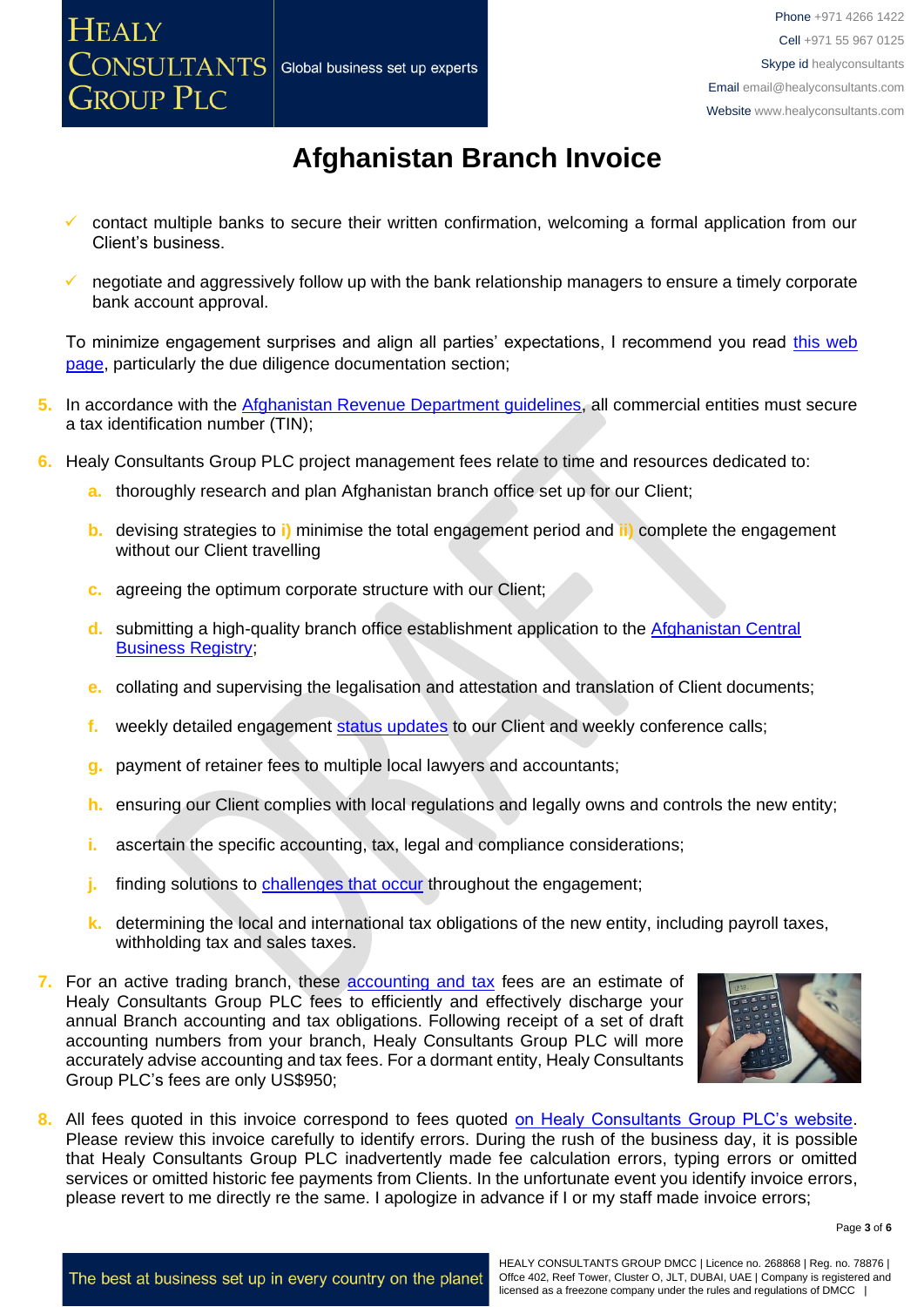# **Afghanistan Branch Invoice**

**9.** Assuming our Clients re-engage Healy Consultants Group PLC in year 2, this fee is an estimate of the fees payable next year, 12 months after the date of company registration;

**HEALY** 

**GROUP PLC** 

**CONSULTANTS** Global business set up experts

- **10.** The fees quoted in this invoice are a prediction of the fees required to efficiently and effectively complete this engagement in a timely manner. If during the engagement Healy Consultants Group PLC realizes that the project is more complex than anticipated, requiring a large additional investment of time, my firm will revert to request additional fees. If Healy Consultants completes the engagement faster and more easily than expected, Healy Consultants is happy to refund some fees to our Client;
- **11.** Engage Healy Consultants to [project manage](http://www.healyconsultants.com/project-manage-engagements/) business set up in every country on the planet. We are the best in the [world](http://www.healyconsultants.com/best-in-the-world/) at what we do, timely completing the A to  $Z$  of every country engagement;
- **12.** In accordance with the [Corporations and Limited Liability Companies Law](https://afghaneconomics.com/law/1/Corporation%20and%20Limited%20Liability%20Law.pdf) there is no minimum capital required for a foreign entity registered in Afghanistan. However, in order to secure the AISA, every Branch will need to deposit a certain share capital amount which will vary in accordance with the scale of operations;
- **13.** In accordance with the Afghanistan business guidelines, each Afghanistan branch must have at least one individual country representative ordinarily resident in the country. If required, Healy Consultants Group PLC will be pleased to provide your firm with a professional nominee representative in Afghanistan. Our fee amounts to US\$7,600 per annum;
- 14. Some of our Clients engage Healy Consultants Goup PLC to [recruit \(click link\)](http://www.healyconsultants.com/corporate-outsourcing-services/how-we-help-our-clients-recruit-quality-employees/) local employees. We have a lot of experience in this area and we are quite skilled at securing quality candidates for our Clients;
- **15.** If our Client and Healy Consultants Group PLC properly plan this engagement, our Clients will *not* have to travel during this engagement. Healy Consultants Group PLC will efficiently and effectively and aggressively complete branch office registration and branch bank account opening in a timely manner without our Client presence. Instead, our Client will need to **i)** sign and get documents legalized in the embassy in their country of origin; and **ii)** courier the originals to Healy Consultants Group PLC office;



- **16.** Depending on our Client's business and nationality, the Government may require a special regulatory license to carry on your business in the country. Healy Consultants Group PLC will assist our Client secure license approval; there may be additional engagement fees. However, The Government enjoys ultimate power of approval of Branch registrations and business licenses;
- **17.** If required, Healy Consultants Group PLC will be pleased to assist your firm to secure employee visa approvals. Our fee is US\$4,950 for the first employee, US\$3,950 for the second employee, US\$2,950 per employee thereafter. Our employee visa fee includes preparation of a quality visa application and submitting to the correct Government immigration officers. The Government enjoys ultimate power of approval of visa applications. Consequently, guaranteed success is outside of Healy Consultants Group PLC's control. What is inside our control is the preparation and submission of a high-quality immigration visa application that maximizes the likelihood of visa approval;
- **18.** Monthly, quarterly and mid-year Government tax obligations include **i)** monthly payroll reporting and **ii)**  quarterly business receipts tax (BRT). If you need our help, Healy Consultants Group PLC can complete monthly Government reporting for a monthly fee of US\$960. Healy Consultants Group PLC monthly support will include **i)** receive in Dropbox the monthly invoices from our client; **ii)** label monthly bank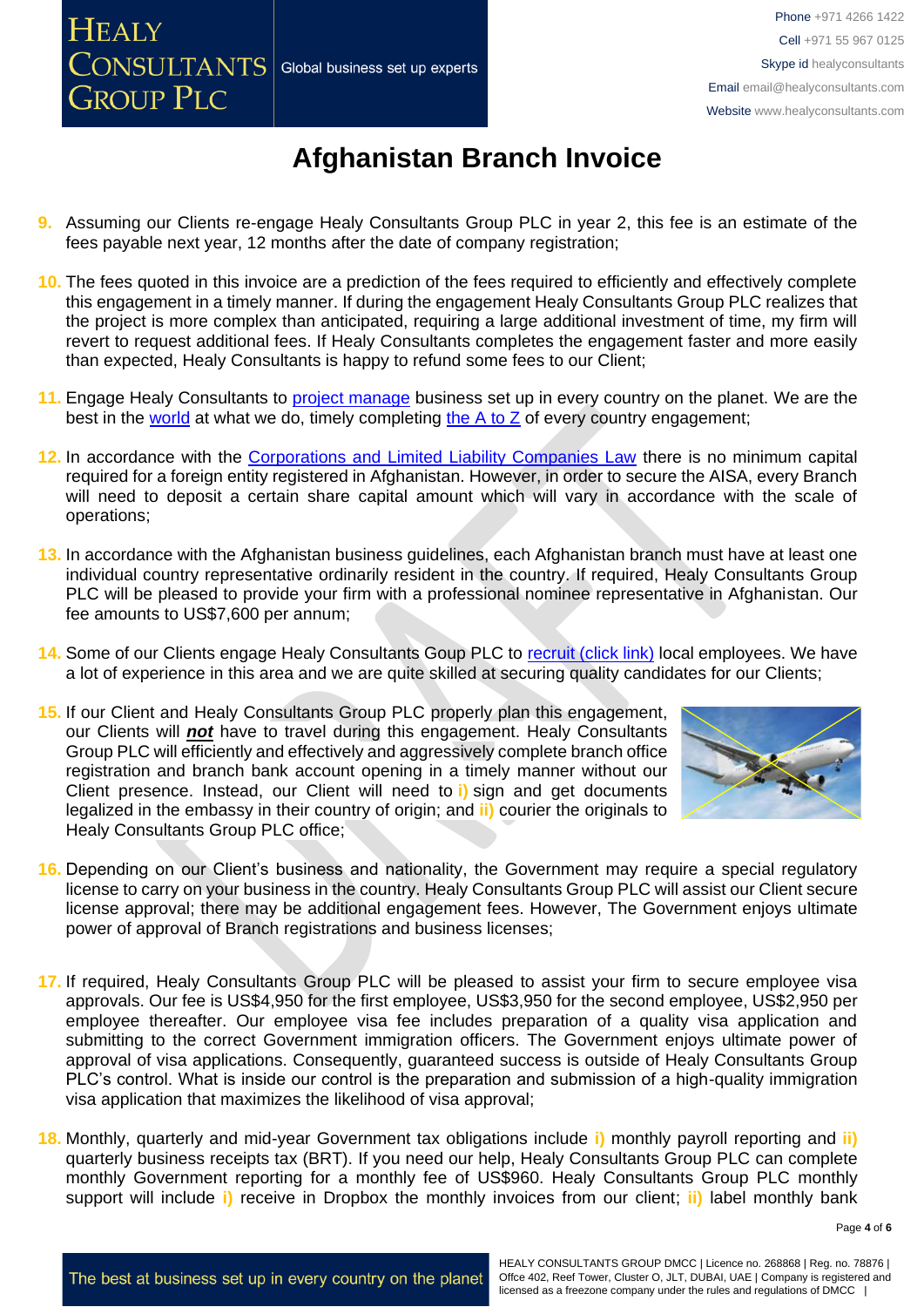# **Afghanistan Branch Invoice**

statement transactions; **iii)** preparation and submission of VAT returns; and **iv)** monitor monthly profit levels to minimize annual tax **v)** submission of monthly employee payroll reporting;

- **19.** To assist our Clients to minimize foreign exchange costs, we offer the payment in SG\$, Euro, Pounds or US\$. Kindly let me know in which currency your Firm prefers to settle our fees and I will send an updated invoice, thank you;
- **20.** During the annual renewal engagement with our Client, our in-house Legal and Compliance Department [\(click link\)](http://www.healyconsultants.com/about-us/key-personnel/cai-xin-profile/) reviews the quality and completeness of our Client file. Consequently, Healy Consultants Group PLC may revert to our Client to ask for more up to date [due diligence documentation;](http://www.healyconsultants.com/due-diligence/)
- **21.** During the engagement, parent company and directors' documents may need to be translated into the local language; before the Government and Bank approves Branch registration and corporate bank account opening respectively. Consequently, our Client should budget for possible additional translation and embassy attestation fees. Either our Client or Healy Consultants Group PLC can complete this administrative task;

As always, Healy Consultants Group PLC will negotiate with all third parties to eliminate or reduce additional engagement costs. For transparency purposes, all third-party fee payments will be supported by original receipts and invoices. Examples of possible third-party payments include **i)** embassy fees; **ii)** notary public costs; **iii)** official translator fees;

- **22.** It is important our Clients are aware of their personal and corporate tax obligations in their country of residence and domicile; and they will fulfill those obligations annually. Let us know if you need Healy Consultants Group PLC help to clarify your local and international annual tax reporting obligations;
- **23.** It is important our Clients are aware of their personal and corporate tax obligations in their country of residence and domicile; and they will fulfil those obligations annually. Let us know if you need Healy Consultants Group PLC help to clarify your local and international annual tax reporting obligations;
- **24.** Some of our Clients require an [immediate country](http://www.healyconsultants.com/turnkey-solutions/) solution. With this strategy, if available, within 4 weeks Healy Consultants Group PLC can supply our Client **i)** an existing dormant entity number; and **ii)** an already approved corporate bank account number; and **iii)** a business address. Turnkey solutions are attractive to those entrepreneurs who wish to immediately close a country deal, sign a contract or invoice a customer;
- 25. Some of our Clients request Healy Consultants Group PLC to provide temporary shared [office space](http://www.healyconsultants.com/virtual-office/) for 6 months until their preferred business premises is found. If your Firm requires this service, our one-time fee is US\$950. Monthly rental thereafter is paid directly to the landlord, independently of Healy Consultants Group PLC;
- **26.** Healy Consultants Group PLC will only incorporate your Branch after 75% of [due diligence documentation](http://www.healyconsultants.com/due-diligence/) is received by email. Healy Consultants will only open a corporate bank account after 100% of the Client's original due diligence documentation is received by courier;

Page **5** of **6**

The best at business set up in every country on the planet

HEALY CONSULTANTS GROUP DMCC | Licence no. 268868 | Reg. no. 78876 | Offce 402, Reef Tower, Cluster O, JLT, DUBAI, UAE | Company is registered and licensed as a freezone company under the rules and regulations of DMCC |